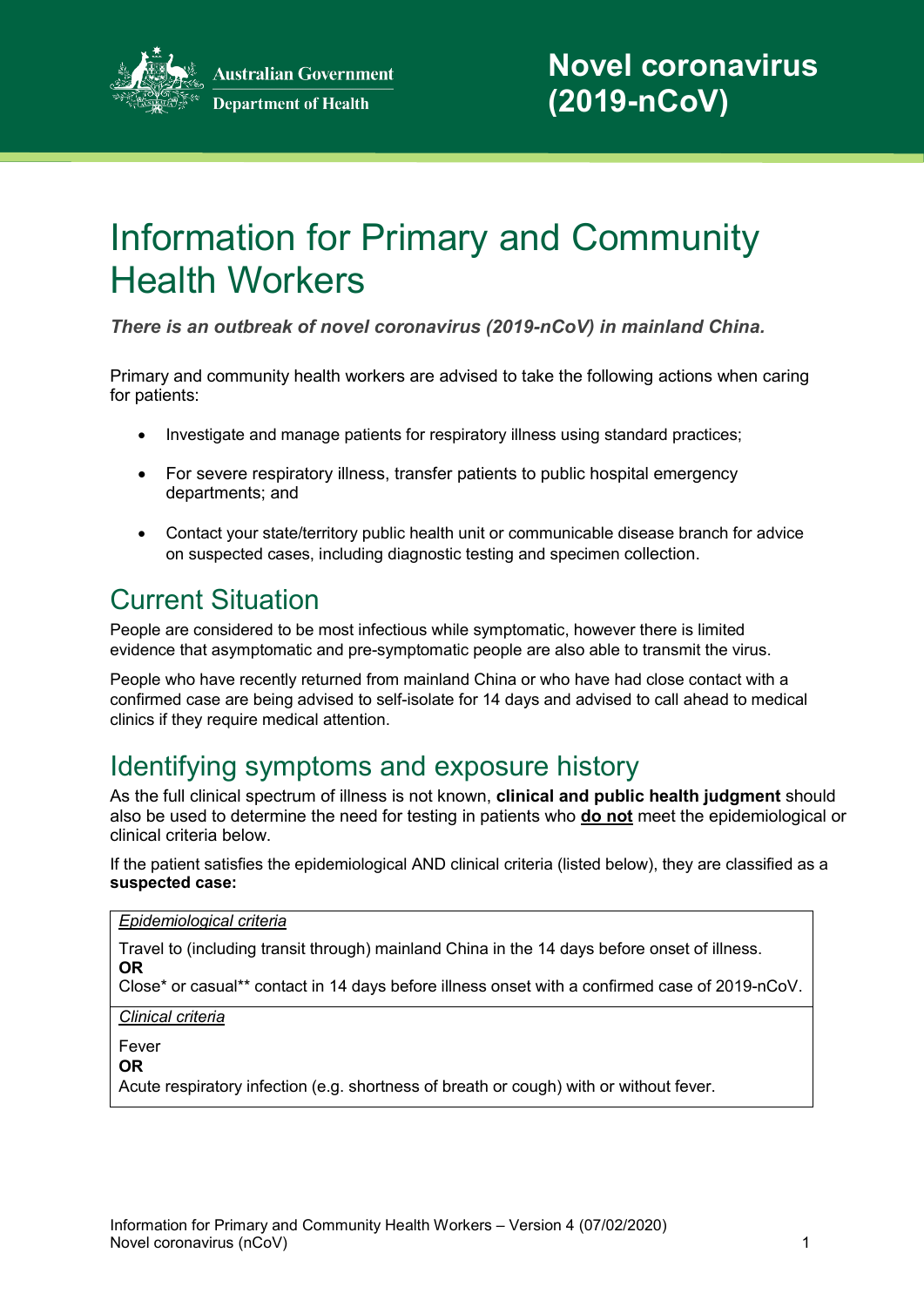\*A close contact is defined as requiring:

- Greater than 15 minutes face-to-face contact in any setting with a confirmed case in the period extending from 24 hours before onset of symptoms in the confirmed case, or
- Sharing of a closed space with a confirmed case for a prolonged period (e.g. more than two hours) in the period extending from 24 hours before onset of symptoms in the confirmed case.

\*\*A casual contact is defined as:

- Any person having less than 15 minutes face-to-face contact with a symptomatic confirmed case in any setting, or
- Sharing a closed space with a symptomatic confirmed case for less than two hours.

These criteria will be revised by public health authorities over time as more precise information emerges on the outbreak, including characteristics of transmission, incubation and infectivity period and geographical spread.

### Action for Patients who meet criteria

#### *Initial actions*

| טווטוסו מטווחו                                                                                                                                           |                                                                                            |                                       |  |
|----------------------------------------------------------------------------------------------------------------------------------------------------------|--------------------------------------------------------------------------------------------|---------------------------------------|--|
| On presentation, place a surgical mask on the patient and immediately direct them to a<br>single room (whether or not respiratory symptoms are present). |                                                                                            |                                       |  |
| $\bullet$                                                                                                                                                | Immediately contact your state/territory public health unit/communicable disease branch if |                                       |  |
|                                                                                                                                                          | you encounter a suspected case for advice.                                                 |                                       |  |
|                                                                                                                                                          | If following discussion it is decided that the patient                                     | If following discussion it is decided |  |
|                                                                                                                                                          | does not require hospitalisation:                                                          | that the patient does require         |  |
|                                                                                                                                                          | The local public health unit will provide advice on                                        | hospitalisation:                      |  |
|                                                                                                                                                          | the exact specimens required for specialised                                               | Arrange a transfer to the             |  |
|                                                                                                                                                          | testing to identify whether the patient has novel                                          | appropriate hospital emergency        |  |
|                                                                                                                                                          | coronavirus (2019-nCoV), the approved collection                                           | department - please call ahead.       |  |
|                                                                                                                                                          | methods and equipment for collecting specimens                                             |                                       |  |
|                                                                                                                                                          | and the protocols for handling, storage and                                                |                                       |  |
|                                                                                                                                                          | transport to the correct laboratory.                                                       |                                       |  |
| $\bullet$                                                                                                                                                | You must follow the personal protection advice                                             |                                       |  |
|                                                                                                                                                          | outlined below.                                                                            |                                       |  |
|                                                                                                                                                          | In addition to testing for nCoV you should also                                            |                                       |  |
|                                                                                                                                                          | request testing for alternative causes including for                                       |                                       |  |
|                                                                                                                                                          | other respiratory pathogens that might also                                                |                                       |  |
|                                                                                                                                                          | potentially explain the patient's clinical                                                 |                                       |  |
|                                                                                                                                                          | presentation using multiplex PCR <sup>**</sup>                                             |                                       |  |
| $\bullet$                                                                                                                                                | Request a chest x-ray if clinically warranted.                                             |                                       |  |
|                                                                                                                                                          | Please ring ahead to notify radiology if this is a                                         |                                       |  |
|                                                                                                                                                          | suspected case and ensure the patient is masked.                                           |                                       |  |
|                                                                                                                                                          |                                                                                            |                                       |  |

*Personal Protection Equipment (PPE) during care of patients with suspected or confirmed nCoV infection:*

#### **No Respiratory Symptoms or mild Respiratory Symptoms Present:**

- For most patients in a community setting, collection of specimens (nasopharyngeal/throat swabs and sputum) is a low risk procedure and can be performed using **contact and droplet precautions**.
- Note that, for droplet precautions, the room does not need to be left empty after sample collection.
- Perform hand hygiene before donning gown, eye protection, gloves and a surgical mask.
- To collect throat or nasopharyngeal swab, stand slightly to the side of the patient to avoid exposure to respiratory secretions, should the patient cough or sneeze.
- At completion of the consultation, remove PPE and place in a biohazard container, perform hand hygiene, wipe any contacted/contaminated surfaces with detergent/disinfectant.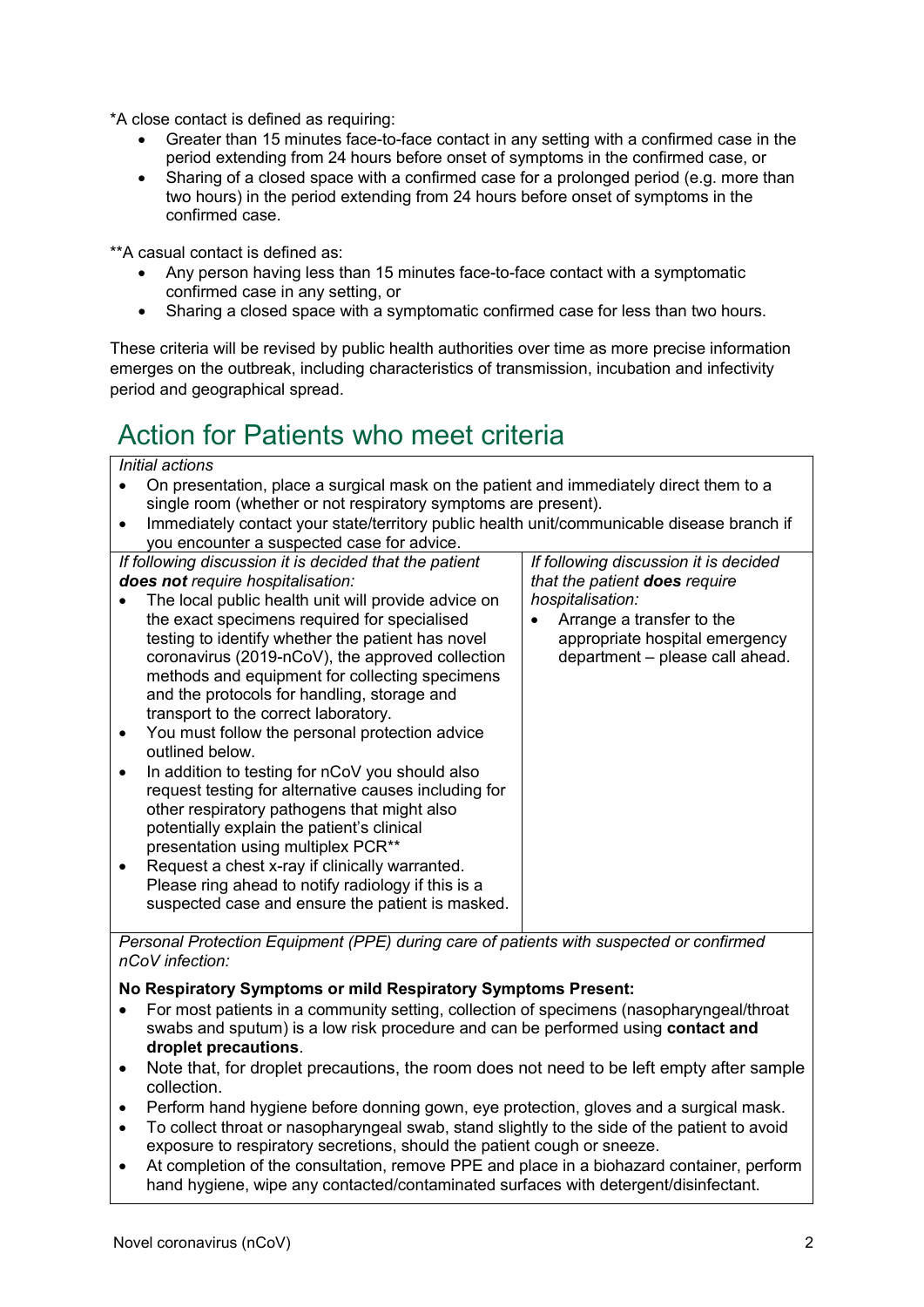#### **Severe Respiratory Symptoms Present (suggestive of Pneumonia):**

- Patients with these symptoms should be managed in hospital.
- If the patient has severe respiratory symptoms or frequent, severe productive coughing episodes, **contact and airborne precautions** should be observed.
- If a negative pressure room is not available, the room should be left vacant for 30 minutes after specimen collection (cleaning can be performed during this time by a person wearing PPE).
- Perform hand hygiene before donning gown, gloves, eye protection (goggles or face shield) and a **P2/N95 respirator – which should be fit checked.**
- At completion of the consultation, remove gown and gloves, perform hand hygiene, remove eye protection and P2/N95 respirator. Do not touch the front of any item of PPE during removal. Place used PPE in a biohazard container then perform hand hygiene.
- Room surfaces should be wiped clean with disinfectant wipes by a person wearing gloves, gown and surgical mask. Hand hygiene should be performed after cleaning.

#### *Investigations*

- The local public health unit will provide advice on the exact specimens required for specialised testing to identify whether the patient has novel coronavirus (2019-nCoV), the approved collection methods and equipment for collecting specimens and the protocols for handling, storage and transport to correct laboratory.
- Collect all three specimen types (not just one or two of the three), i.e. lower respiratory (sputum); upper respiratory (nasopharyngeal and oropharyngeal swabs): and serum specimens for testing is recommended for specialised testing
- Undertake investigations for alternative causes including blood for culture, multiplex PCR for respiratory pathogens, and serum for serology \*\*.

| Specimen type                 | Patients with no fever, no<br>difficulty breathing and no<br>severe cough | Patients with fever and<br>difficulty breathing or severe<br>cough |
|-------------------------------|---------------------------------------------------------------------------|--------------------------------------------------------------------|
| Nasopharyngeal swab           | No.                                                                       | Yes                                                                |
| Oropharyngeal swab            | No                                                                        | Yes                                                                |
| Sputum                        | No                                                                        | Yes                                                                |
| Nasal wash/aspirate           | No                                                                        | Yes                                                                |
| <b>Bronchoalveolar Lavage</b> | Yes                                                                       | Yes                                                                |

*Should sample collection be managed as an Aerosol-Generating Procedure?*

*Aerosol-Generating Procedures*

- **Airborne precautions** should be used routinely for high-risk aerosol-generating procedures in hospital settings, such as bronchoscopy, intubation and suctioning.
- Nebuliser use should be discouraged and alternative administrative devices (e.g. spacers) should be used.

**\*\*** Refer to the Public Health Laboratory Network (PHLN) website <https://www1.health.gov.au/internet/main/publishing.nsf/content/Publications-13> for further information on routine tests to rule in or out possible alternative causes for the patient's illness.

## Additional information

The Department of Health will provide regular updates as more information becomes available: [www.health.gov.au](http://www.health.gov.au/)

The Communicable Diseases Network Australia has developed interim recommendations for surveillance, infection control, laboratory testing and contact management for coronavirus: [https://www1.health.gov.au/internet/main/publishing.nsf/Content/cdna-song-novel](https://www1.health.gov.au/internet/main/publishing.nsf/Content/cdna-song-novel-coronavirus.htm)[coronavirus.htm](https://www1.health.gov.au/internet/main/publishing.nsf/Content/cdna-song-novel-coronavirus.htm)